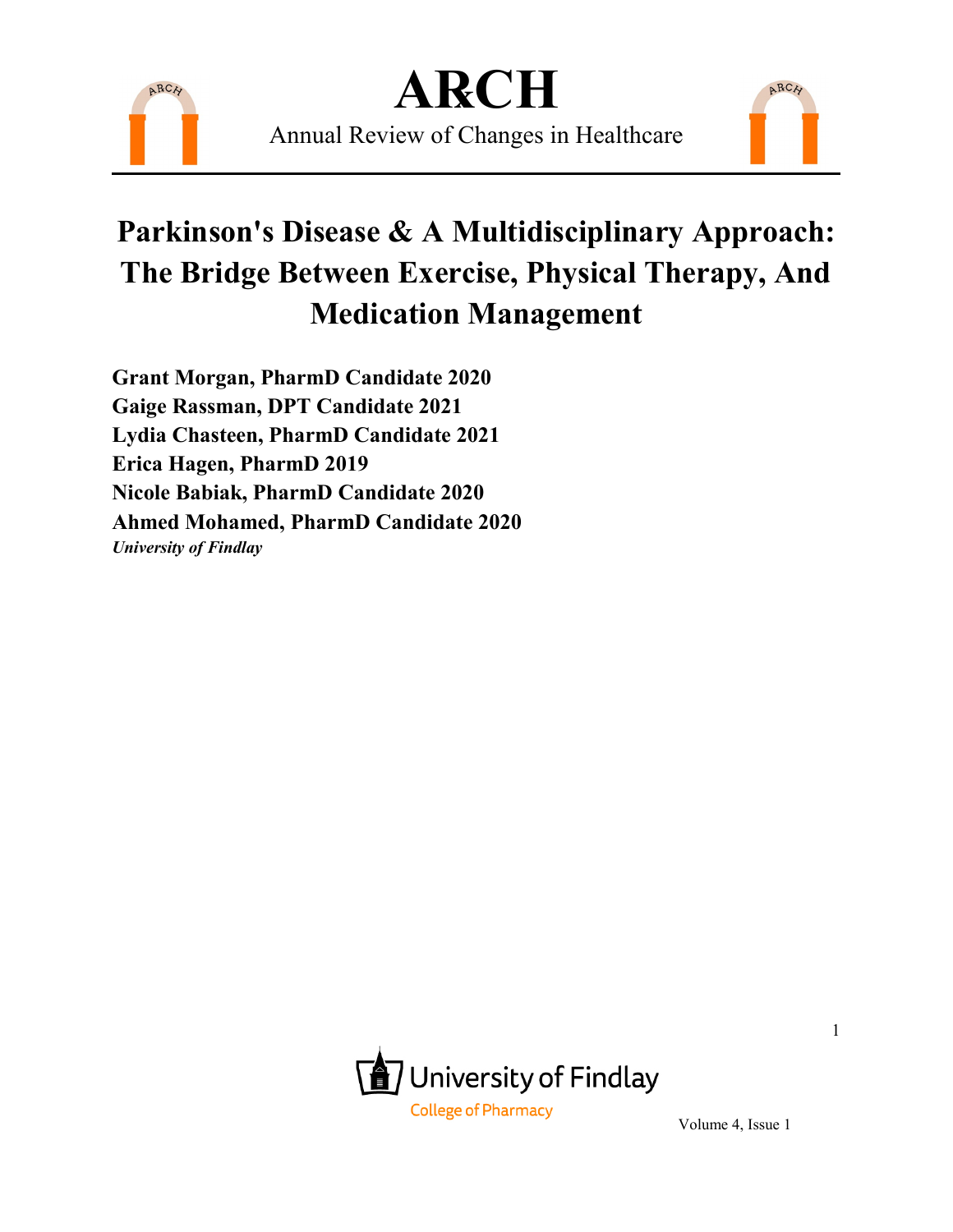

Annual Review of Changes in Healthcare



#### **Introduction:**

arkinson's disease (PD) is a neurodegenerative disease that leads to a decreased quality of life and arkinson's disease (PD) is a neurodegenerative disease that leads<br>to a decreased quality of life and<br>significant disability. Risk factors for developing Parkinson's are age, genetics, and sex.<sup>1</sup> Parkinson's generally begins in middle or late life, with the risk increasing with age. Generally, patients will develop the disease around age 60 or older. Having a closely related relative with PD increases the chances of developing the disease; however this is still a small risk unless a person has multiple family members with Parkinson's.<sup>2</sup> Men are more likely than women to develop the disease. There are no proven ways to prevent the development of Parkinson's.<sup>1</sup>

Hallmark symptoms of the disease are resting tremor, rigidity, bradykinesia, and asymmetric onset.<sup>1</sup> Symptoms generally begin gradually and progress over time. There are currently several drug classes that can be used to treat Parkinson's disease. These include levodopa, dopamine agonists, COMT inhibitors, MAO-B inhibitors, muscarinic receptor antagonists, and amantadine. Currently, levodopa is the primary treatment option; however long term use is limited due to motor complications and drug-induced side effects, including dyskinesia.2 Other drug classes can be added to levodopa to try to offset some of these

adverse effects. Physical therapy can also be indicated and used to help maintain the overall health of the patient. Treatment should be individualized to the patient to try to decrease adverse effects.<sup>2</sup>

#### **Pathophysiology:**

Voluntary movement is controlled by the basal ganglia, which includes various structures.<sup>3</sup> Of these structures, the nigrostriatal pathway is most important regarding movement. The neurotransmitter that is important in this pathway is dopamine, binding to both  $D1$  and  $D2$  receptors.<sup>3</sup> Dopamine binding to D1 receptors leads to stimulation of GABA neurons while dopamine binding to D2 receptors leads to inhibition of GABA neurons.3 This physiology is important to be able to not only understand how PD can lead to motor dysfunction, but also understand how various drugs are used in aiding the treatment of a patient with PD. When a patient has PD, there is decreased activation of these receptors. With the decreased activation, this leads to problems associated with movement.

It is important to note that PD can be medication induced. An example includes antipsychotic medications, specifically first generation, which leads to PD motor symptoms due to the antagonism of the dopamine receptors. The lack of dopamine

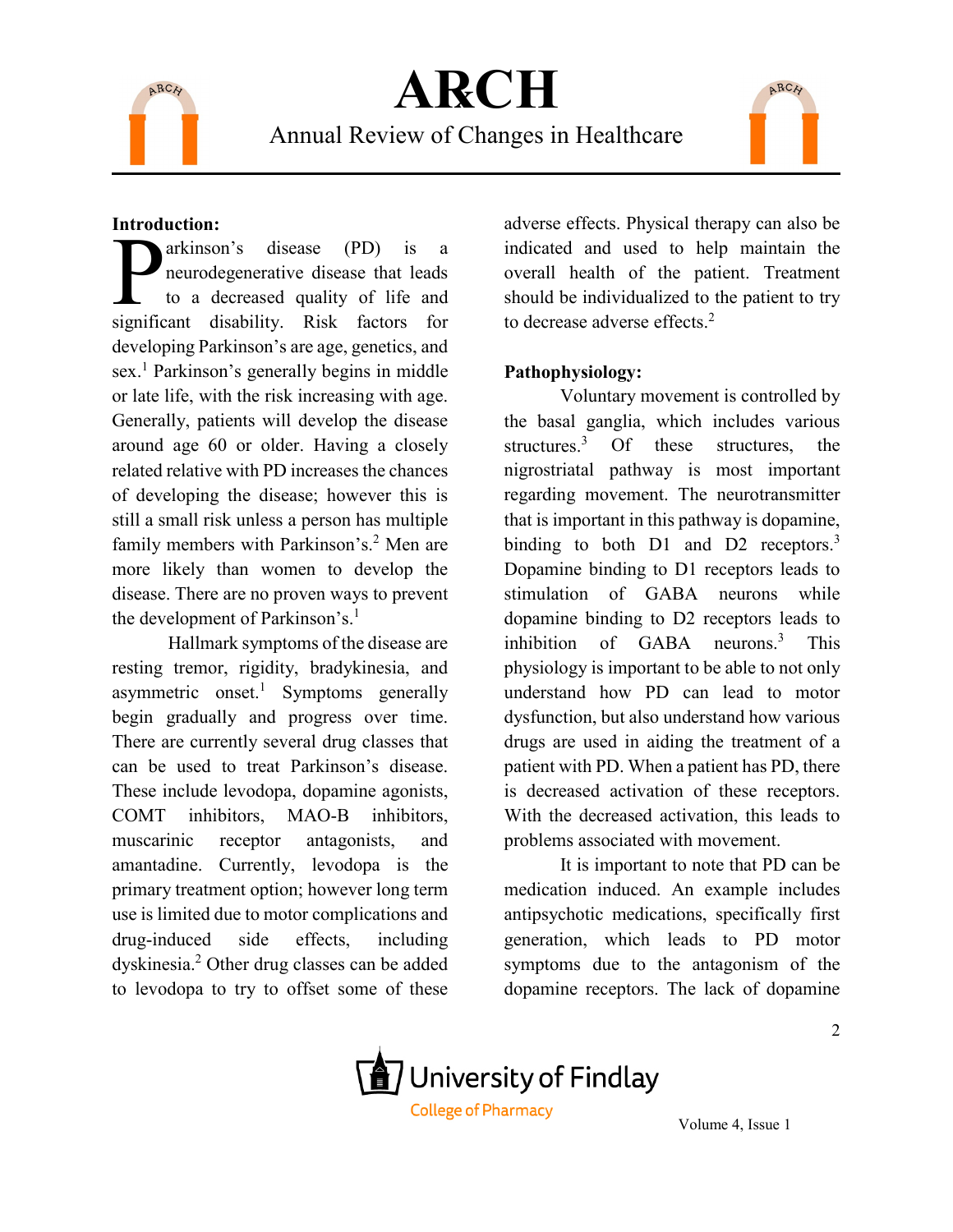

Annual Review of Changes in Healthcare

binding to the receptors ultimately mimics the symptoms of PD.

Other features that can lead to a decline in a patient with PD are the presence of Lewy bodies and depigmentation of dopamine producing neurons.3 A Lewy body is an area in the brain with filaments made up of alpha-synuclein. When these filament structures are present in particular areas of the brain, this can lead to psychiatric symptoms in addition to peripheral symptoms.<sup>3</sup>

Psychiatric symptoms can include depression, anxiety, and sleep disturbances. Peripheral symptoms can include constipation and impaired olfaction.<sup>3</sup> Both of these symptoms begin prior to the onset of motor symptoms. Motor symptoms include bradykinesia or slow movement, resting tremor, rigidity, and instability with an asymmetrical presentation.<sup>3</sup> Further progression may lead to hypokinetic movements or lack of movements, decreased dexterity, difficulty swallowing, freezing at movement initiation, and micrographia or small handwriting. $3$ Generally motor symptoms bring a patient in for assessment of their disease state as compared to non-motor symptoms. Differential diagnosis can be difficult for patients presenting with the initial non-motor symptoms because of the overlap with various other disease states.

### **Exercise and Physical Therapy Intervention:**

ARCH

Even though anti-Parkinsonian medications may be beneficial for most, they may only be a piece of the puzzle in treatment of the disease. Bradykinesia, tremor, and rigidity often respond well to dopaminergic therapy while other signs and symptoms such as autonomic failure, hypersomnolence, imbalance, dysarthria, and dysphagia are largely unaffected. $4$  Imbalance is another modifiable factor which can have a large impact in terms of quality of life for a patient with PD. Exercise and physical therapy have been shown to be effective intervention strategies to address some of the resultant complexities in the PD population.<sup>5</sup>

Although rigidity responds well to dopaminergic therapy, postural instability and imbalance are disabling features of Parkinson's disease. Both often lead to one of the most common complications of the disease: falls, which can be frequent and often devastating in PD. The PD population has a fall incidence rate of roughly  $40-70\%$ <sup>5</sup>. Falls correlate with detrimental outcomes and decreased quality of life in addition to increased physical injury rates, increased fear avoidance of movement patterns, and increased prevalence of poor psychological outcomes.5 Exercise interventions, and

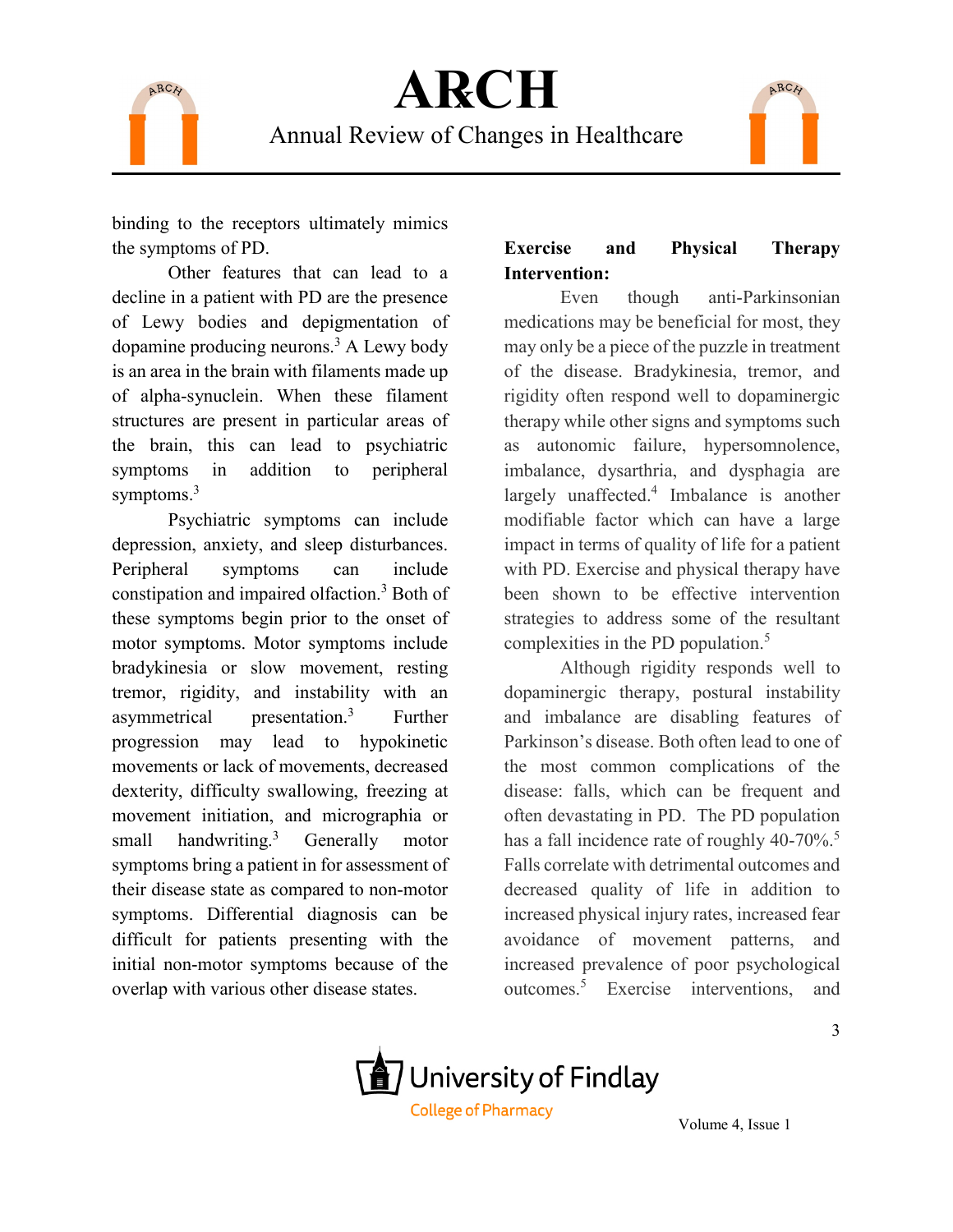

especially those within a facility-based environment (i.e. physical therapy clinic), have shown to have a direct impact on balance.

There is current evidence supporting not only short-term benefits associated with exercise training (i.e. balance training, walking, muscle strengthening, stretching), but also the long-term effects of training.<sup>5</sup> These long-term benefits are more clinically significant as patients with Parkinson's face a progressive disease course. A meta-analysis of 38 articles, 25 having moderate to high methodological quality, were reviewed with new evidence concluding that in addition to positive balance and gait outcomes, exercise training could decrease fall rates of PD participants by about 60% over both shortand long-terms.<sup>5</sup> Subgroup analysis also showed facility-based training produced greater training effects on improving PD participant's balance and gait ability (P<  $(0.05)$ .<sup>5</sup> Facility-based training with instruction from a physical therapist had the potential to provide the most optimal learning environment.

Physical therapy is often prescribed in the disease process to aid in the mobility deficits. The intervention strategies used within the plan of care (POC) for those patients has never had true practice recommendations. In an evidence-based

analysis, 6 core areas of intervention were identified: transfers (i.e. rising from a chair), posture (particularly neck and back), reaching and grasping, balance and associated falls (including fear avoidance), gait, physical capacity and activity or the lack of.<sup>6</sup> Serving as one of the first recommendations for physical therapy treatment for PD patients, a firm basis for practice was established. Although physical therapy is unlikely to influence the actual disease process, it can be beneficial to improve daily functioning. Physical therapy offers a way for patients with PD to be educated and trained in the use of compensatory movement strategies and also helps to decrease secondary health problems such as decreased strength, endurance, and other comorbidities.<sup>6</sup>

ARCH

Recently, there has been growing evidence supporting the use of "Lee Silverman Voice Treatment (LSVT) BIG" programs in individuals with Parkinson's Disease. LSVT BIG is designed to treat specific symptoms related to deficits in movement patterns including bradykinesia or akinesia, decreased postural control and awareness, decreased gait mechanics and stability, and decreased balance.<sup>7</sup> The goal is to teach participants to carry over and sustain bigger movements in their daily activities.<sup>7</sup> BIG is achieved by targeting damaged basal

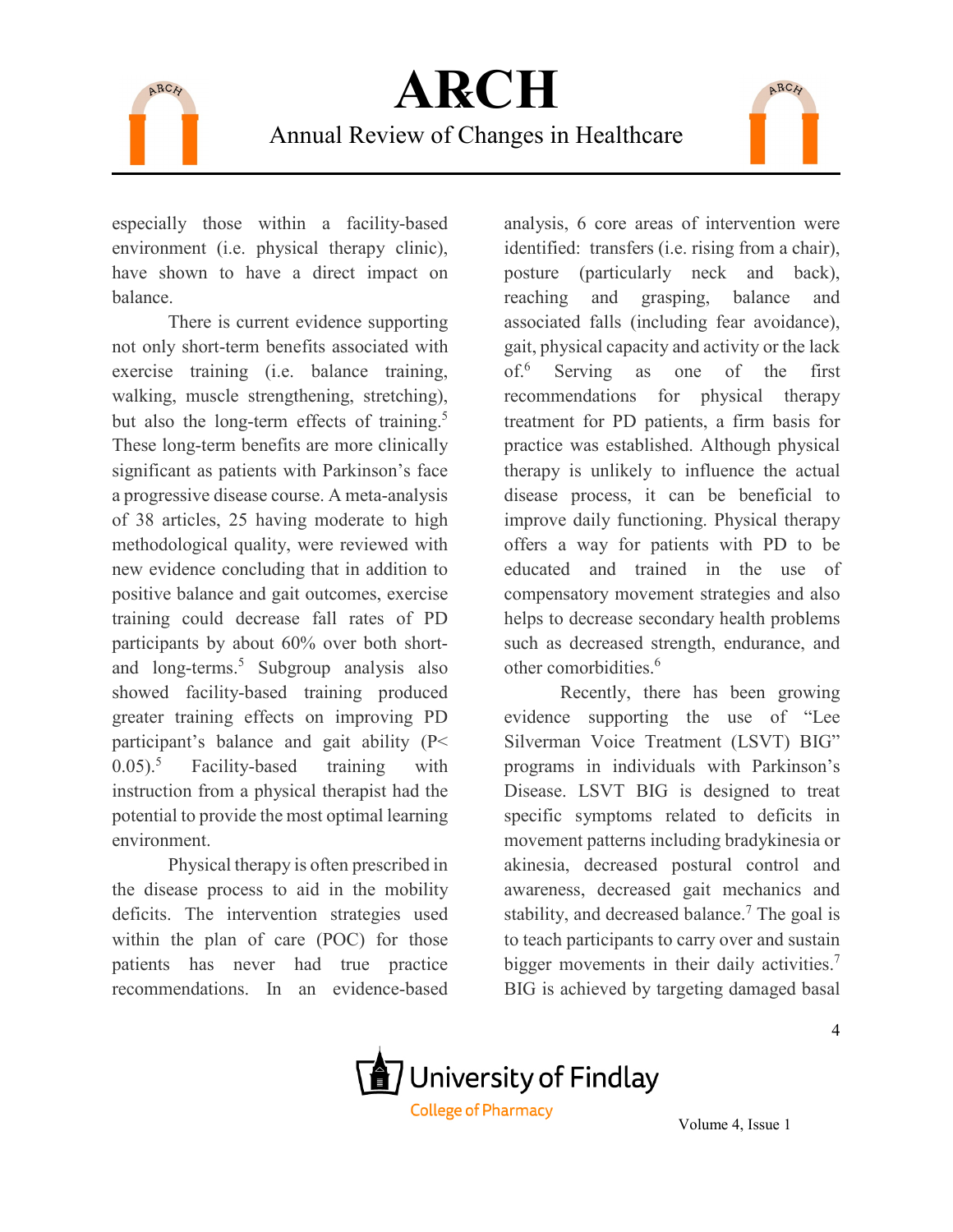

Annual Review of Changes in Healthcare

ganglia and dopaminergic centers through repetitive activation across motor regions in the brain that are involved in normal amplitude movements.<sup>7</sup> Physical therapists and occupational therapists alike, can be certified through the LSVT BIG program to utilize these techniques. The program incorporates shaping techniques with therapist modeling or tactile/visual cues, improving self-perception and overall improvement in compensatory movement patterns.7 A 2017 clinical study, analyzed the effect of LSVT BIG on gait speed, balance, motor symptom rating, and quality of life in those with Stage I Parkinson's Disease. In the study, participants benefited from the LSVT BIG Exercise Program, indicated by improvements of the primary outcomes measures. <sup>7</sup> Improved primary outcomes at levels of minimal clinically important difference (MCID) were noted in: Gait speed, Berg Balance Assessment, Unified Parkinson's Disease Rating Scale III Motor Section (UPDRS), and/or the Functional Gait Assessment  $(FGA)$ .<sup>7</sup> The improvements were initially achieved through 16 one-on-one LSVT BIG sessions with certified therapists and maintained in 8 of 9 participants at 3 months with community class implementation as well.<sup>7</sup>

Overall, it is important to understand the effects of exercise, especially guided,

facility-based exercise by physical and occupational therapists, on the quality of life in those with Parkinson's disease. Its impact on all stages of PD, in conjunction with medication management, has the potential to help individuals maintain an improved quality of life throughout the disease process.

ARCH

### **Treatment Options: Medications**

While there is no cure for Parkinson's disease, symptoms can be managed with medications to help improve quality of life.<sup>8</sup> There are six major classes of drugs that can be used for PD (Table 1). Although medications can mitigate or delay symptoms of PD, they are not devoid of adverse effects.<sup>8</sup>

Levodopa, an effective Parkinson's disease medication, is a natural chemical that crosses the blood-brain barrier (BBB) and is converted to dopamine.<sup>9</sup> Levodopa is combined with carbidopa, which protects levodopa from early conversion to dopamine outside the brain.<sup>9</sup> This helps lessen side effects such as nausea.<sup>9</sup> Excessive nausea can lead to discontinuation of levodopa and prevent disease control.<sup>9</sup> Other common side effects of levodopa-carbidopa are listed in Table 1. As the disease progresses, the benefit from levodopa may become less stable, with a tendency to wax and wane (also called "wearing off" $)^9$  In addition, dyskinesia is common with higher doses of

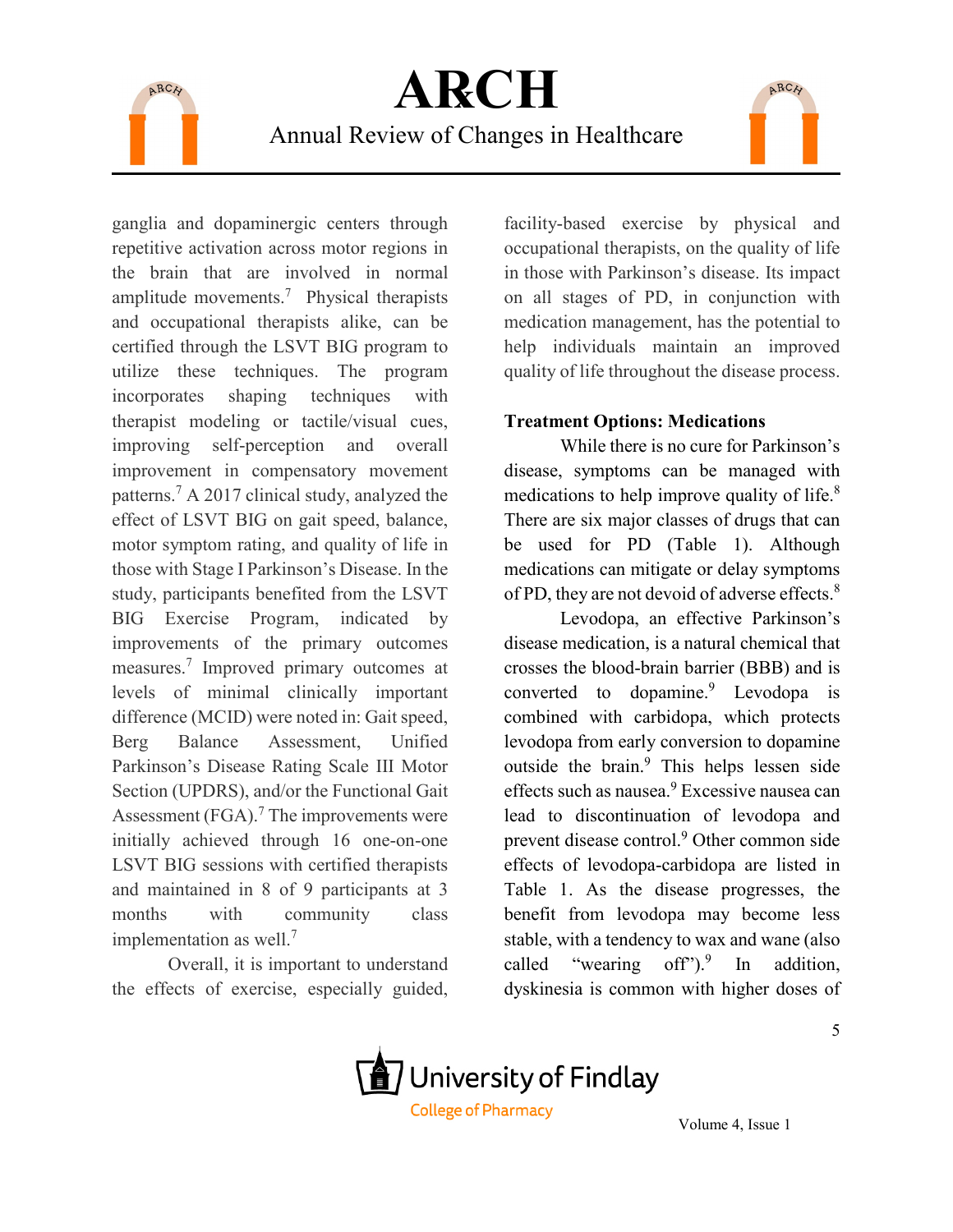

levodopa.8 This requires dosage and timing adjustment to help control these effects.

Dopamine agonist medications mimic dopamine effects in the brain. Dopamine agonists include bromocriptine, pramipexole, ropinirole, pergolide, and rotigotine (given as a patch).<sup>9</sup> Apomorphine is a short-acting injectable dopamine agonist used for quick relief.<sup>9</sup> They are not as effective as levodopa in treating symptoms. $9,10$  In a multicenter, doubleblinded, randomized control trial comparing pramipexole versus levodopa as initial treatment, the mean improvement in total UPDRS score from baseline to 23.5 months was greater in the levodopa group than in the pramipexole group (9.2 vs 4.5 points;  $P <$  $0.001$ <sup>10</sup> However, dopamine agonists have a longer half-life and may be used in conjunction with levodopa to flatten the "offand-on" effect of levodopa.9 Some of the side effects of dopamine agonists are similar to the side effects of levodopa, but they can also include hallucinations, sleepiness, and compulsive behaviors such as hypersexuality, gambling, and eating.<sup>9</sup>

Monoamine oxidase B (MAO-B) inhibitors include selegiline, rasagiline, and safinamide.<sup>8</sup> These medications reduce the breakdown of dopamine by inhibiting the enzyme MAO-B in the brain.<sup>9</sup> Side effects may include nausea or insomnia.<sup>9</sup> When added to levodopa, these medications may increase the risk of hallucinations.<sup>9</sup> Other side effects are listed in Table 1. MAO-B inhibitors are not used in combination with most antidepressants or certain narcotics due to potentially serious drug interactions.<sup>9</sup>

ARCH

Catechol O-methyltransferase (COMT) inhibitors include entacapone and tolcapone.<sup>8</sup> Entacapone is the primary medication from this class since tolcapone has a risk of serious liver damage and liver failure.<sup>9</sup> These medications mildly prolong the effect of levodopa therapy by blocking COMT, which breaks down dopamine.<sup>9</sup> Side effects may include an increased risk of dyskinesia (Table 1).<sup>9</sup>

Anticholinergics are used primarily to help control the tremor associated with Parkinson's disease.<sup>9</sup> Medications in this class include benztropine and trihexyphenidyl.<sup>8</sup> Side effects may include impaired memory, constipation, dry mouth, blurred vision, and urinary retention.<sup>9</sup>

Amantadine can be used alone to provide short-term relief of symptoms of mild, early-stage Parkinson's disease.<sup>9</sup> It may also be given with levodopa therapy during the later stages of Parkinson's disease to help control dyskinesia induced by levodopa.<sup>9</sup> Amantadine is available in a short-acting and extended-release formulation.<sup>8</sup> Side effects

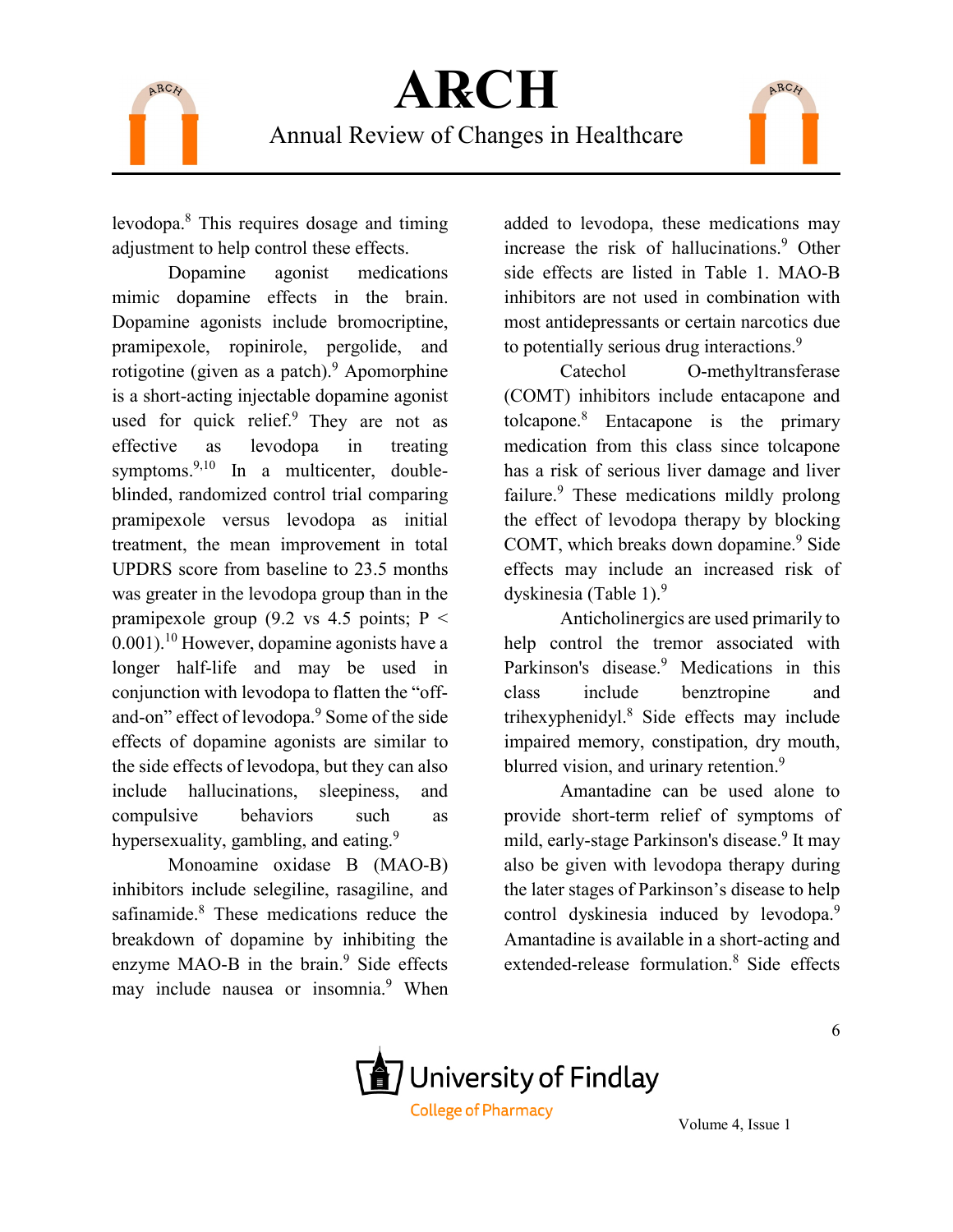

may include insomnia, anxiety, and hallucinations.<sup>9</sup>

Depression, dementia, and psychosis are common psychiatric problems associated with Parkinson's disease.<sup>3</sup> Depressed patients currently receiving levodopa are usually treated with a selective serotonin reuptake inhibitor  $(SSRI)$ .<sup>3</sup> Tricyclic antidepressants should be used with caution in patients with Parkinson's disease as it can exacerbate anticholinergic adverse effects.<sup>3</sup> Psychosis in patients with Parkinson's disease is usually drug induced.<sup>3</sup> It can be managed by decreasing doses of anticholinergics or dopamine agonists and by using the lowest possible dose of levodopa.3 However in more severe psychosis, clozapine and quetiapine are commonly prescribed.11 Clozapine can cause potentially fatal agranulocytosis and requires frequent monitoring.<sup>3</sup> Quetiapine has not yet been proven effective for psychosis in Parkinson's.<sup>11</sup> About 20-40% of patients with Parkinson's disease develop dementia.3 Cholinesterase inhibitors, like donepezil, are effective treatments for these patients.3

#### **Multidisciplinary Studies:**

Patients with PD face a wide variety of both physical and behavior challenges in their care. A team of multidisciplinary healthcare professionals that work together

towards the overall care of a patient can help patients overcome these challenges and improve outcomes.<sup>12</sup> This has driven the implementation of specialized PD management centers.13 Many different services are needed for treatment of PD such as medication management, physiotherapy, occupational therapy, speech-language therapy, dietetic therapy, and others.<sup>13</sup> Clinical studies have helped to establish the benefit and impact different health care professionals can have.

ARCH

Clinical trials have established evidence that early involvement of a multidisciplinary team can affect overall health, quality of life, and progression of disability specifically in patients with PD.<sup>13</sup> In one study, 49 patients with neurologistconfirmed PD and without dementia were enrolled into a specialized program focusing on multidisciplinary care in patients with PD.14 The primary outcome of this study was assessed using Part III Motor Examination subscale of the Unified Parkinson's Disease Rating Scale (UPDRS), a well-established tool. The 27-part test has been used in many clinical trials to assess long term outcomes in patients with PD.<sup>14</sup> The multidisciplinary interventions included: medication management, neurologist visits, psychiatrist visits, neuropsychological visits, functional diagnostic testing, rehabilitation therapy,

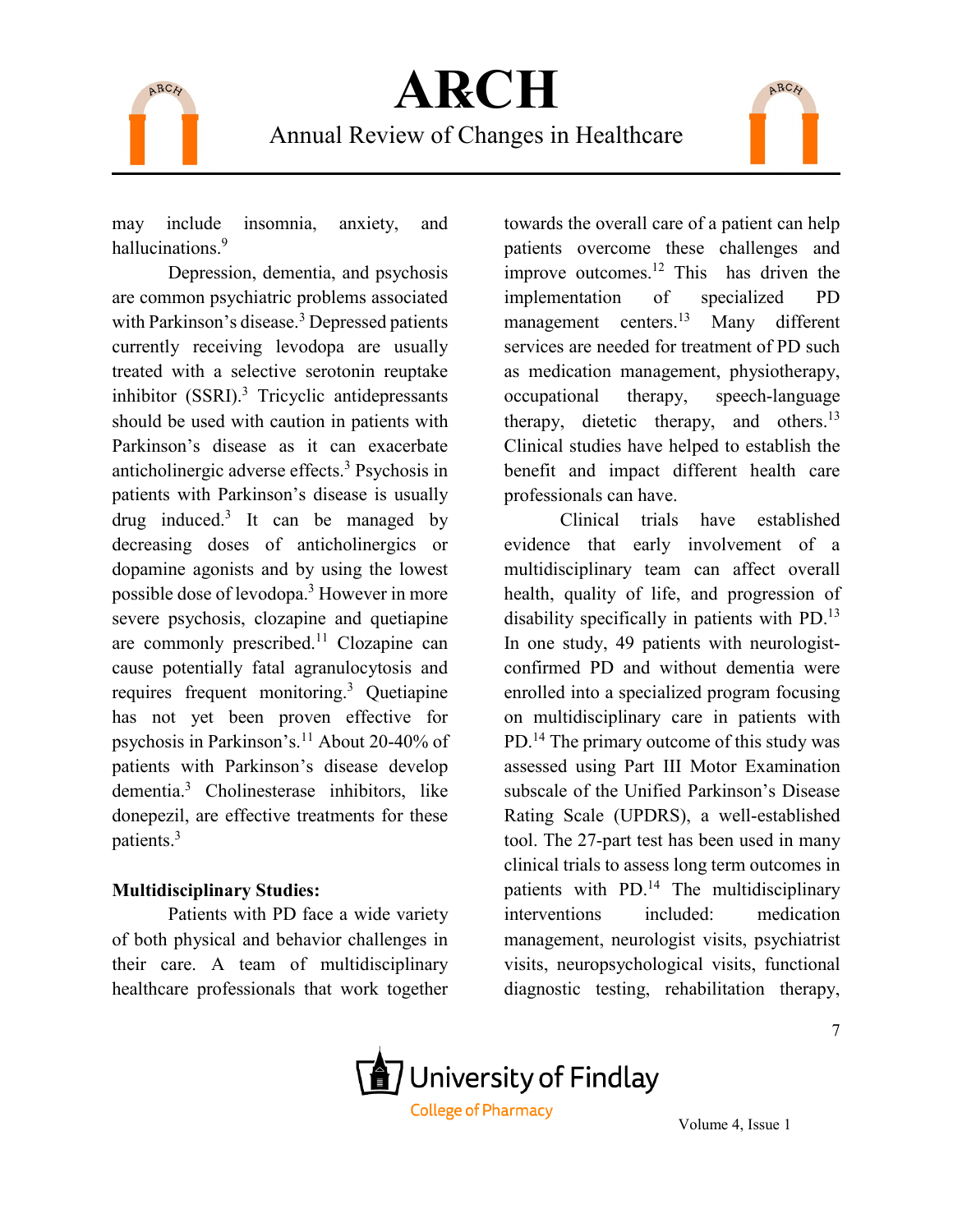



home exercise, support group, and health and wellness education.<sup>14</sup> At one and three year follow ups, 37 out of the 49 patients enrolled (75.5%) had unchanged or improved UPDRS motor scores.14 The results of this study suggest that multidisciplinary interventions can not only slow progression of motor dysfunction but may also potentially improve it.

Next, a study in Canada compared treatment of patients with PD with intensive, multidisciplinary care versus standard care.15 Patients with PD and without dementia were referred to a specialized care center and were randomized to an intervention group or a control group.<sup>15</sup> The intervention group consisted of a multidisciplinary team of a movement order specialized neurologist, nurses, and a social worker.<sup>15</sup> The control group was provided care by a general neurologist.<sup>15</sup> The primary outcome was change in baseline Parkinson's Disease Questionnaire (PDQ-39) after 8 months.15 122 patients were randomized in a 1:1 ratio and followed up after 8 months.<sup>15</sup> At follow up, the PDQ-39 score of the intervention group improved from 22.2 to 19.7 while the control group score worsened from 19.1 to 20.2 which was significantly different (95% CI  $[0.5-6.2]$ .<sup>15</sup> This study also provides evidence that a multidisciplinary approach

can have positive impacts on patient outcomes.

Another study randomized 44 patients with idiopathic PD to receive either specialized care in the intervention group or standard care in the control group.<sup>16</sup> The intervention group received group education from several specialists. These included neurologists who specialize in movement disorders, physical and occupational therapists, dieticians, and a psychologist.<sup>16</sup> Health education was the primary focus as the intervention and each professional had a pre-specified role in the care of the patient.<sup>16</sup> Individualized rehabilitation was then given over the course of 8 weeks to the intervention group.16 The primary outcome was assessed using the Health-related quality of life tool (HR-QOL) tool.16 After an 8-week period, patients in the intervention group had a significantly higher HR-QOL score compared to the standard group  $(p<0.001)$ .<sup>16</sup> The study showed that group education in combination with standard rehabilitation improved patient quality of life and complemented current medical treatment.

An interesting observation of this trial was that during the screening process, patients were given a survey to rank which potential health education content would be most necessary to a patient with idiopathic PD. The options were diet, mental health,

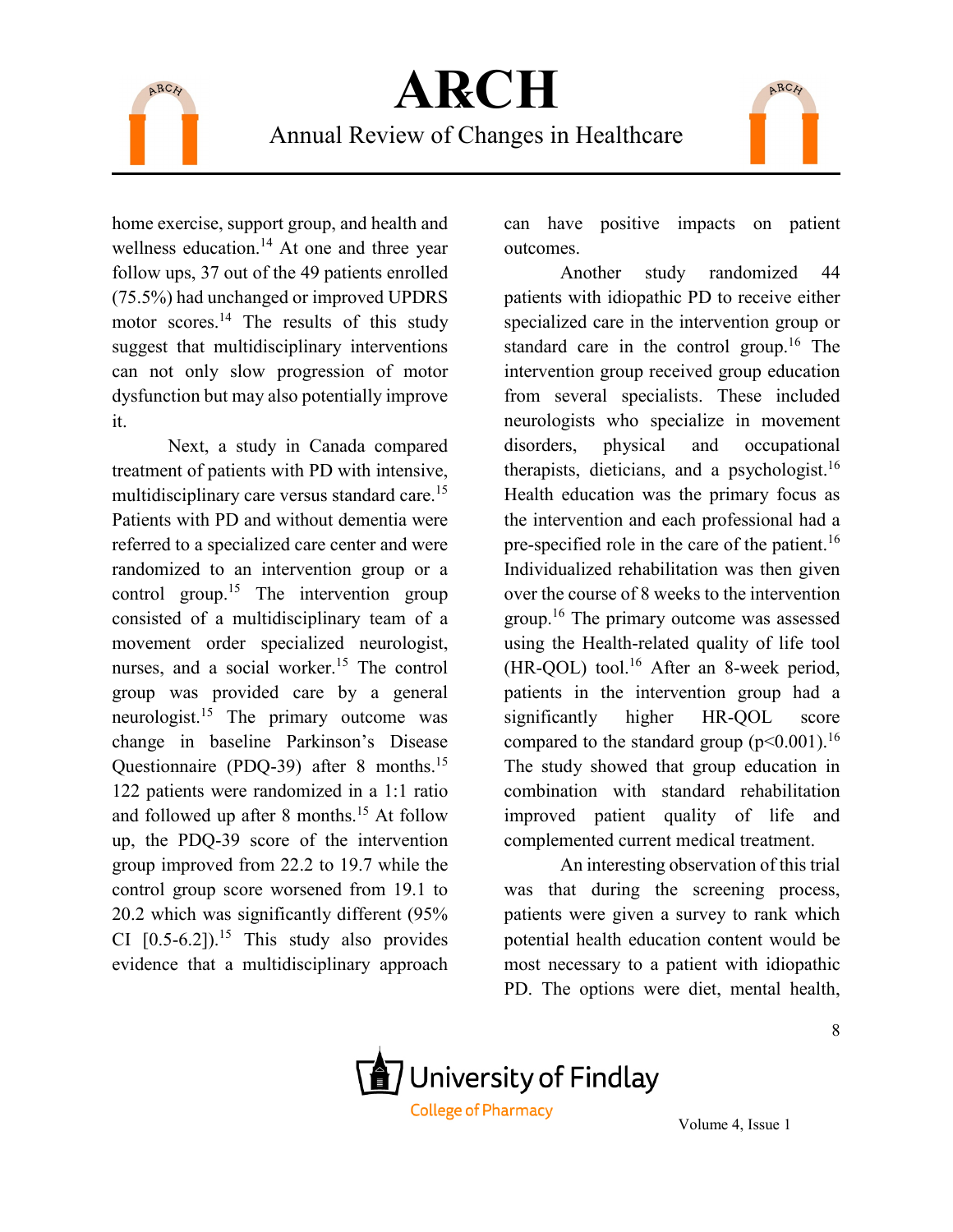

rehabilitation, and the latest advances in medicine.<sup>16</sup> A vast majority of patients ranked mental health and rehabilitation as first while the least ranked was latest advances in medicine.16 The authors explained that most patients believed in rehabilitation in conjunction with current treatment as the best approach and that there was little hope for advances in anti-parkinson medicine due to adverse side-effects.16 This further promotes the need for multidisciplinary care in patients with parkinson's especially those focusing on nonpharmacologic care.

A study in the Netherlands attempted to assess the effectiveness and costs of multidisciplinary care of patients with PD.17 In this study, only a small benefit was seen and costs to the healthcare system were similar between the intervention and control group.<sup>17</sup> There were many limitations to this trial compared to previous clinical trials. Intensive care was provided to all patients with PD rather than patients that may require extra care.<sup>17</sup> More studies are needed to assess the true cost-benefit to patients and the health care system.

Although studies have shown positive impacts on patient outcomes, there has been difficulty implementing uniform designs. Individual studies have looked at different populations and have had different designs

which makes it difficult to compare results and apply to practice. Studies looking specifically at patients with PD have become a challenge primarily due to low patient populations.13 Research is also lacking in the use of true randomized-control design which limits the strength of the evidence that is available.<sup>13</sup> Multidisciplinary teamwork between different healthcare providers has shown to improve outcomes in patients with PD, but more quality research is still desired to help determine the absolute benefit, multidisciplinary design, costs, and specific interventions of most value to patients.

ARCH

#### **Conclusion:**

PD is a very complex disease state that involves a wide variety of both motor and non-motor complications. Many different pharmacologic therapies have been developed which target specific mechanisms of PD pathophysiology. These treatments have shown a significant improvement in the motor symptoms these patients experience. However, they are commonly associated with many troublesome side effects that decrease quality of life and can pose a danger to the patient. This limits the effectiveness that medication alone can provide. The implementation of multidisciplinary health care teams in the care of patients with PD can help patients' quality of life when used in

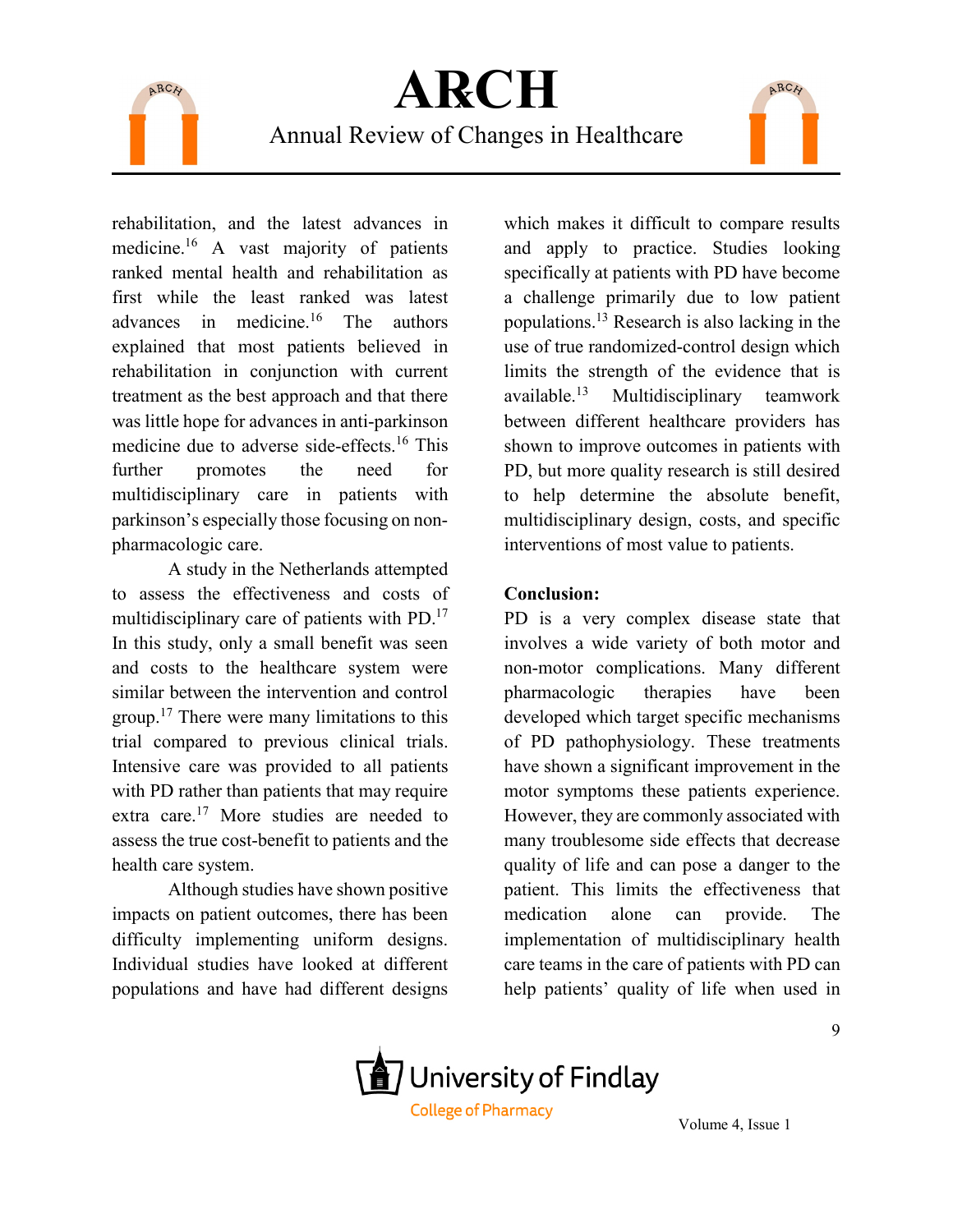

Annual Review of Changes in Healthcare

combination with appropriate medication management. It is important for each health care professional to be aware of the potentials for other team members, so that an effective multidisciplinary effort can be provided. Professionals should be proactive towards implementing a multidisciplinary approach towards treatment of many disease states and

especially in the treatment of patients with PD because of the positive impact it can have on patients and the health care system. Further studies and implementation may help in determining the most effective design to involve different health care professions.

ARCH

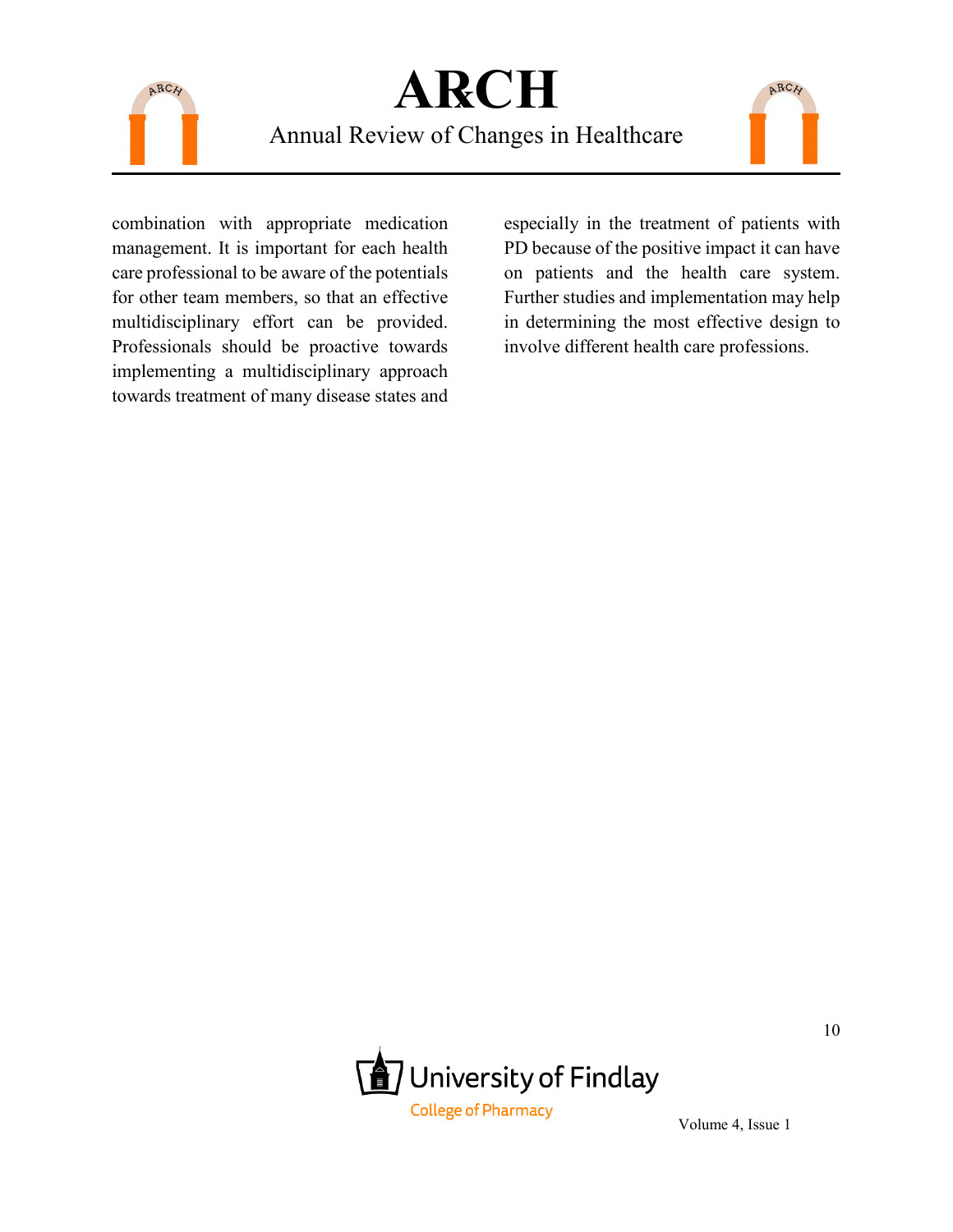





### **Appendix**

Table 1. Agents used in Parkinson's Disease

| <b>Class/Agent</b>                                                                                                                                          | <b>MOA</b>                                                                              | <b>Side Effects</b>                                                                                             |  |  |
|-------------------------------------------------------------------------------------------------------------------------------------------------------------|-----------------------------------------------------------------------------------------|-----------------------------------------------------------------------------------------------------------------|--|--|
| dopamine $N/V$ ,<br>Levodopa/carbidopa<br>Levodopa<br>$\overline{\phantom{0}}$<br>precursor<br>Carbidopa<br>inhibit<br>peripheral<br>dopa-<br>decarboxylase |                                                                                         | dyskinesias,<br>orthostatic<br>hypotension,<br>dizziness,<br>insomnia,<br>confusion, behavioral changes         |  |  |
| Dopamine agonist<br><b>Bromocriptine</b><br>Pramipexole<br>Ropinirole<br>Pergolide<br>Rotigotine<br>Apomorphine                                             | Stimulate<br>receptors                                                                  | dopamine N/V, edema, orthostatic hypotension,<br>drowsiness, hallucination,<br>confusion,<br>behavioral changes |  |  |
| <b>MAO-B</b> inhibitors<br>Selegiline<br>Rasagiline<br><b>Safinamide</b>                                                                                    | Inhibit<br>monoamine Orthostatic<br>oxidase-B<br>to<br>dopamine metabolism              | headache,<br>hypotension,<br>prevent confusion, hallucination                                                   |  |  |
| <b>COMT</b> inhibitors<br><b>Tolcapone</b><br>Entacapone                                                                                                    | Inhibit<br>catechol-O- N/V/D,<br>methyltransferase<br>levodopa<br>prevent<br>metabolism | dyskinesias,<br>orthostatic<br>to hypotension, confusion, hallucination                                         |  |  |

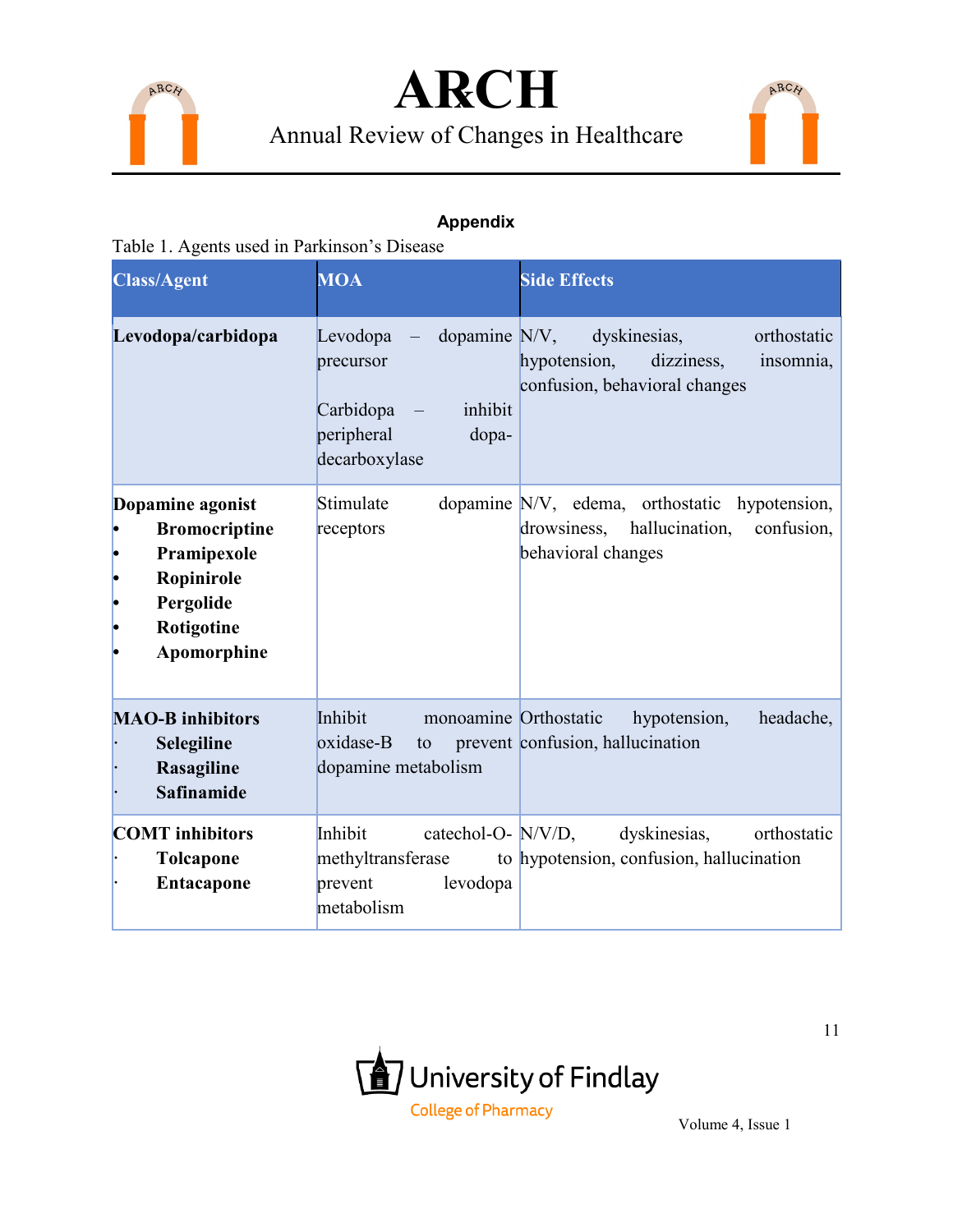





| <b>Anticholinergics</b><br><b>Benztropine</b><br>trihexyphenidyl<br>Ŀ | Inhibitory effect on the Dry mouth, blurred vision, constipation,<br>parasympathetic nervous urinary retention, orthostatic hypotension,<br>system to decrease motor cognitive impairment<br>symptoms |  |           |                |
|-----------------------------------------------------------------------|-------------------------------------------------------------------------------------------------------------------------------------------------------------------------------------------------------|--|-----------|----------------|
| Amantadine                                                            | Noncompetitive NMDA Dizziness,<br>receptor antagonist to anxiety<br>reduce dopamine reuptake                                                                                                          |  | insomnia, | hallucination, |